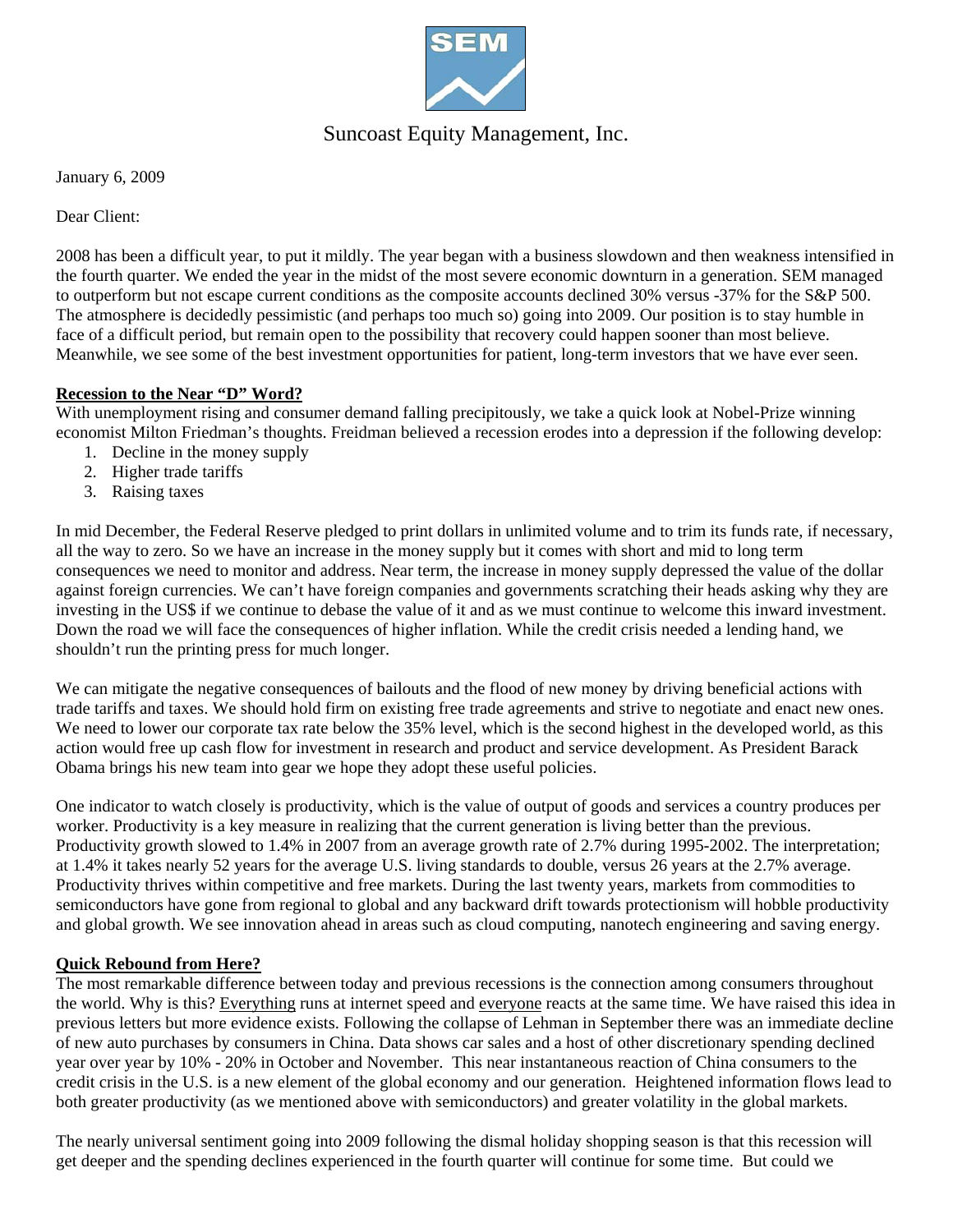experience a quick rebound? If activity came to a halt more quickly than ever before, it could also restart more quickly. This is not a prediction but living in an Internet based world makes it a greater possibility.

# **Trust and Faith**

As Warren Buffett once declared, "you only find out who is swimming naked when the tide goes out." We have seen a number of collapses this year both from toxic assets (Lehman Brothers and others) and toxic individuals, with the most significant and sad being the astonishing twenty-year Ponzi scheme run by Bernard Madoff. Trust is broken because of events like this and the end result is a loss of faith across all kinds of investors. Mr. Madoff's scam, which surfaced amidst the reality of a most difficult market, is worth a brief visit to guard against future dealings with unscrupulous characters. Madoff preyed on several shortcomings of human nature. The most prominent is the concept of social proof that people will follow and do what others do without a second thought. *The Wall Street Journal* columnist Jason Zweig huddled with noted psychologist Robert Cialdini, to summarize that Madoff created an aura of secrecy, mysterious allure, invitation only and exclusive club stature to fortify a "no questions asked" environment. The roughly 1% a month smooth returns reported to clients, on only Madoff letterhead (instead of an independent brokerage statement), for nearly two decades, in spite of the realities of the up and down markets were rarely questioned by existing investors. They should have been. Many other red flags were present including that Madoff's books were audited by an accounting firm, Friehling & Horowitz LLC, which had no other like clients and no one had heard of except those associated with Madoff. Contrast that with the firm, ACA Beacon (www.beaconvs.com), which verifies **SEM**'s performance record, and the record of many other investment firms, which is among the top in our industry.

# **Relative Value – Time for Stocks**

Significant amounts of capital have been pulled from the equity markets and invested in U.S. Treasuries. The Federal Reserve reports that the ratio of cash to market value of U.S. companies is at its highest since 1990. Allocation decisions are made on an individual planning basis (and we can help with this) yet this massive reallocation to cash, especially into Treasury securities, does not bode well for preservation of capital when inflation returns. Here is how it lays out:

|                            | 2008            |                              | 2008            |  |
|----------------------------|-----------------|------------------------------|-----------------|--|
|                            | <b>Year End</b> |                              | <b>Year End</b> |  |
| <b>Treasury Yields</b>     |                 | <b>Suncoast</b>              |                 |  |
|                            |                 | <b>Price to Earnings</b>     |                 |  |
| 2 year                     | 0.8%            | Ratio                        | 12.4            |  |
| 10 Year                    | 2.2%            | <b>Earnings Yield</b>        | 8.1%            |  |
|                            |                 | <b>Standard &amp; Poor's</b> |                 |  |
| <b>AAA Corporate Bonds</b> |                 | <u>500</u>                   |                 |  |
|                            |                 | Price to Earnings            |                 |  |
| 2 year                     | 3.3%            | Ratio                        | 12.7            |  |
| 10 Year                    | 4.4%            | <b>Earnings Yield</b>        | 7.9%            |  |

If you invest \$100 today in 10 year Treasuries you will receive a \$2.20 yield. The same investment in AAA corporate bonds would return \$4.40 and in the SEM portfolio would return \$8.10. The earnings yield for the SEM stock portfolio is more than three and a half times Treasury yields and near twice the AAA Corporate Bond yield. This is a meaningful difference with the advantage clearly in equities corner.

You buy bonds to get yield and stocks to get the earnings; though, you'll need earnings to fight inflation, as fixed rates of return at these low levels won't be much help. The earnings for stocks are obviously down (and could fall further in 2009) but when the economy comes back, they will grow compared to returns on bonds which are fixed and low. In past recessions such as 1990-1991 and 1974-1975, AAA corporate bond rates were more competitive at the 9% level and stocks moved to lower valuations as a result. AAA credit ratings are held by companies such as ADP and Microsoft. Investors can seek higher corporate 10-year yields, but in most cases must incur greater risk.

Businesses pay dividends out of earnings. Although this is not a primary factor in our selection process, it is of interest to note that our portfolio yield of 1.9% is only slightly below that of a 10 year U.S. Treasury yield. The dividend yield for the S&P 500 index is higher at 3.0% and exceeds the current 2.2% yield on 10-year Treasuries, which hasn't happened since 1957. The S&P 500's dividend yield is also nearly twice what it was at the end of 2007 and the highest since 1990.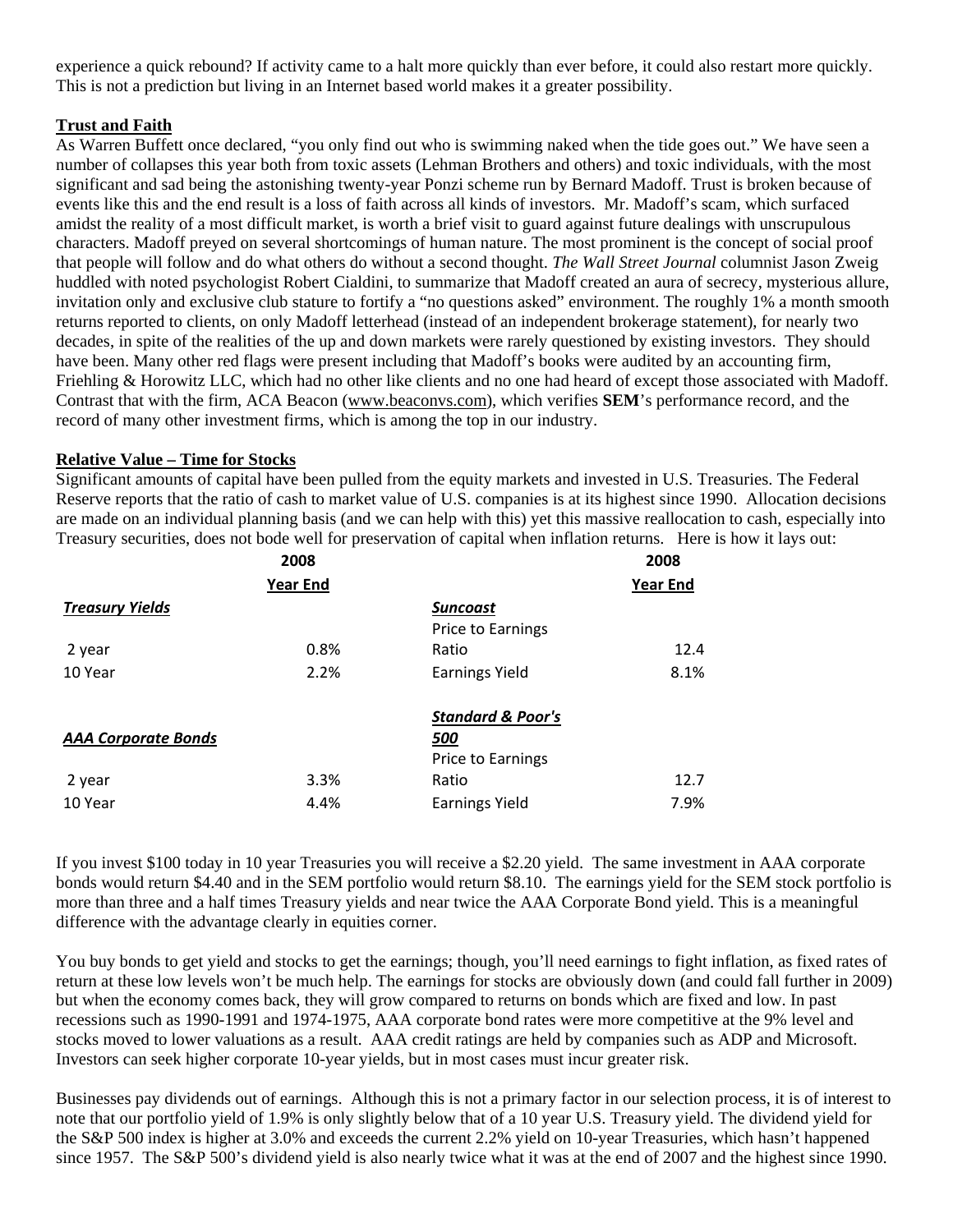Earnings growth is a more important component for the SEM stock portfolio. We anticipate earnings growth for our portfolio of approximately 6%-8% in 2009, in spite of a few companies that will likely experience an earnings decline. This growth rate is well ahead of the slight decline in earnings expected for the S&P 500 companies in the aggregate.

#### **Portfolio Commentary**

We continue to apply our time-tested and proven **Disciplined Investment Process** (**SEM-DIS**). Our approach is to own high quality businesses with great financial strength that do well in all circumstances. The companies we own rarely hit the ball out of the park but rather achieve long term gains that accomplish our goal of preserving and growing capital.

Several of our companies will experience a contraction in earnings in the coming quarters but they are not in a permanent decline. The intrinsic value of a stock is the discounted free cash flows the underlying business will generate in the coming years, *not just the current year.* Several companies are recession-resistant, few are recession proof.

Our companies have cash either on their balance sheet or can borrow because of high credit ratings. These companies clearly have the opportunity to support growth by buying complementary or competitive businesses at discounted prices. Recent examples in our portfolio include **General Dynamics (GD)** strategic purchase of Jet Aviation for \$2.25 billion which expands its ability to service Gulfstream and the business jet market well beyond North America. The purchase price GD will pay is equal to about one year of the company's operating free cash flow. Another recent example includes **St. Jude Medical's (STJ)** purchase of Radi Medical and MediGuide for a combined \$550 million. MediGuide's medical navigation technology has meaningful potential for multiple applications while Radi Medical provides technology for physiological assessment of coronary lesions and separately a device for vascular closure, among other products.

**Berkshire Hathaway** (BRK) continues to take advantage of this opportune investment environment. Though Buffett could not close on its September bid for Constellation Energy (as that company accepted a competing bid from Electricite de France), he still doubled his (our) investment. For the original \$1 billion investment, BRK's subsidiary MidAmerican will realize in value over \$2.1 billion by receiving (1) \$600 million in cash, (2) 9.9% ownership in Constellation recently valued at \$530 million and (3) a one year \$1 billion note earning 14%. In a separate announcement just before year-end, the state of Florida paid BRK \$224 million for a 2008 agreement. That agreement would have called on BRK to buy \$4 billion of 30-year Florida bonds (which BRK would have earned 6.5% annually) if the state fund incurred \$25 billion of hurricane losses this past year. The state of Florida felt it was worth paying BRK this money because of the uncertainty of its ability to issue bonds in that environment had it occurred. It goes without saying that we are delighted to be part owners of this enterprise and hope the investment opportunities keep rolling in.

We have made some changes in our portfolio with an emphasis on relative value and companies that can grow their earnings even during difficult times. We accept earnings weakness during a general economic downturn but will disengage from owning those businesses which have unexpectedly lost share or other business advantages. An example this past quarter was our sale of **Nokia (NOK).** NOK is still the global market share leader in mobile phones at 38%; however, in the smartphone segment its market share dropped to 38.9% from 51.4%. Although NOK still believes it can pick up share, likely from struggling manufacturers such as Palm and Motorola, the steep loss of share in this profitable segment globally to Apple's iPhone and Research-In-Motion's Blackberry is concerning and not likely recoverable.

The worst mindset is that it is all gloom and doom. Although the markets will remain volatile, and the remaining bad loans will likely get reconciled to asset values, the U.S. and the global economy are remarkably resilient. Trying to guess the bottom is futile. The high quality companies we own are selling at discounts not seen in years. The flight from equities creates some of the best opportunities for patient, long-term investors. Thanks for your continued confidence. Please call anytime.

Sincerely,

Donald R. Jowdy President